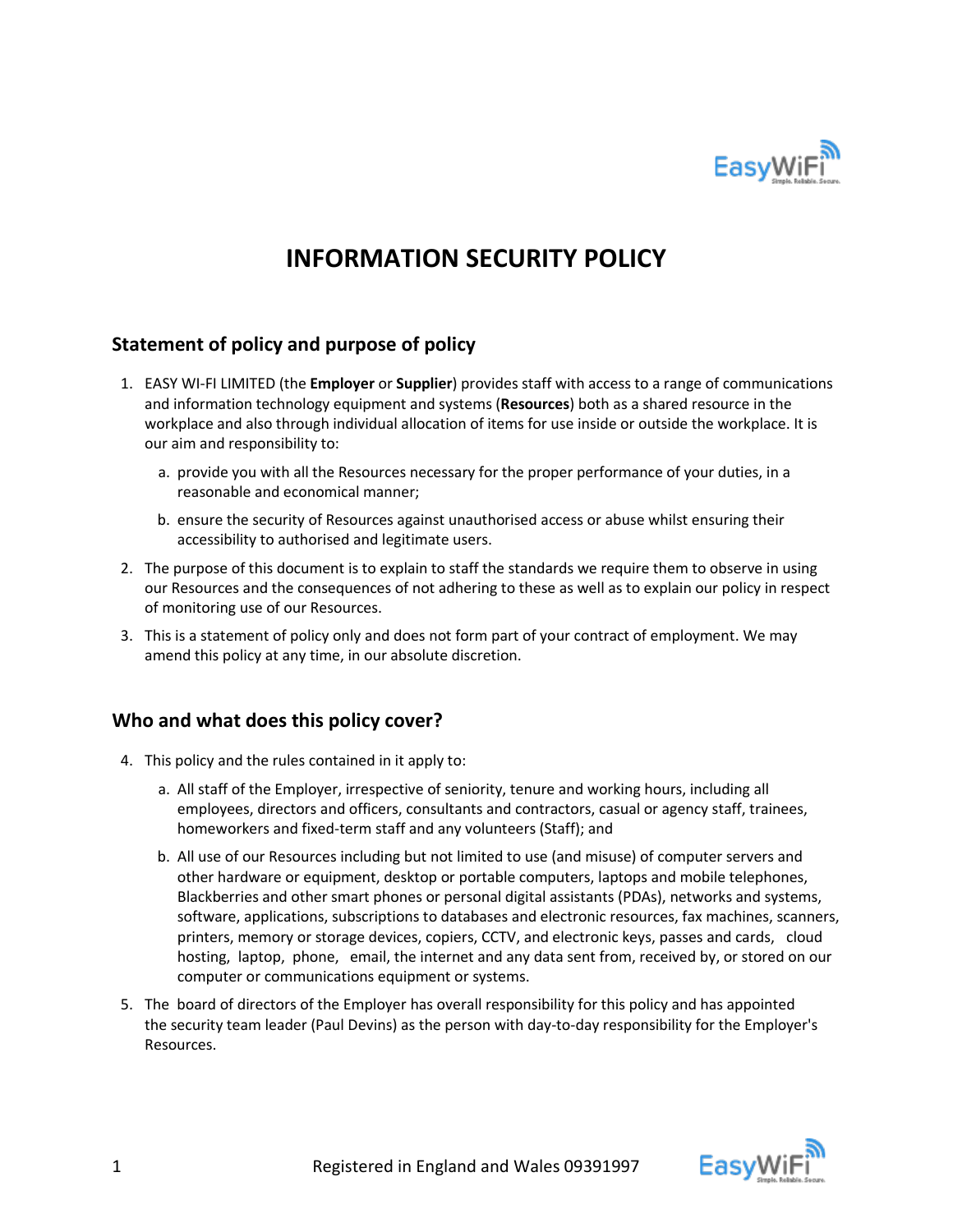- 6. All Staff have personal responsibility to use our Resources in a professional, ethical and lawful way and ensure compliance with this policy. You are expected to protect our Resources from unauthorised use or access at all times. Managers have special responsibility for leading by example and monitoring and enforcing compliance.
- 7. Any breach of this policy will be taken seriously and may result in disciplinary action.

#### **Personal use of Resources**

- 8. Our Resources are provided to support Staff in the proper performance of their duties. We allow Staff to make occasional and incidental personal use of Resources, so long as all use complies with this policy and does not interfere with the proper performance of work duties or business use of the Resources. Personal use of Resources must not consume more than a trivial amount of Resources or commit us to any marginal cost. It must take place substantially out of normal working hours or during lunch hours. You should be aware that use of the Resources is monitored by the Employer and so you should have no expectation of privacy as regards any personal or business use of the Resources.
- 9. Personal use of our resources is a discretionary privilege that we offer and which we may withdraw at any time, either in general or for particular members of Staff. Staff who do not comply with our guidelines for personal use of Resources or who otherwise abuse the privilege may have their right to personal use or to access to certain telephone numbers or internet sites withdrawn and/or disciplinary action may be taken.

We expect all users to adhere to the acceptable use policy when using equipment and services for business or personal use without exception.

#### **Guidelines for PC and Laptop Use**

- 10. Each employee has responsibility for the appropriate use and day-to-day care of their office computer workstation and any computer equipment provided for use on or off our premises.
- 11. You may not connect personal equipment or peripherals, for example, flash memory cards and sticks, mp3 players or digital cameras, to our Resources unless this has been authorised in advance by the security team.
- 12. You will log on your computer using an individual username and password. You must not log on to any computer using someone else's name and password or otherwise use our Resources in a way that would lead us to believe that your activities are somebody else's, unless this has been approved in advance by the security team even if you have the consent of the individual concerned.
- 13. Do not leave your computer accessible to others when you are not at your computer. Lock your screen or logout whenever you are away from your computer for more than a few minutes.

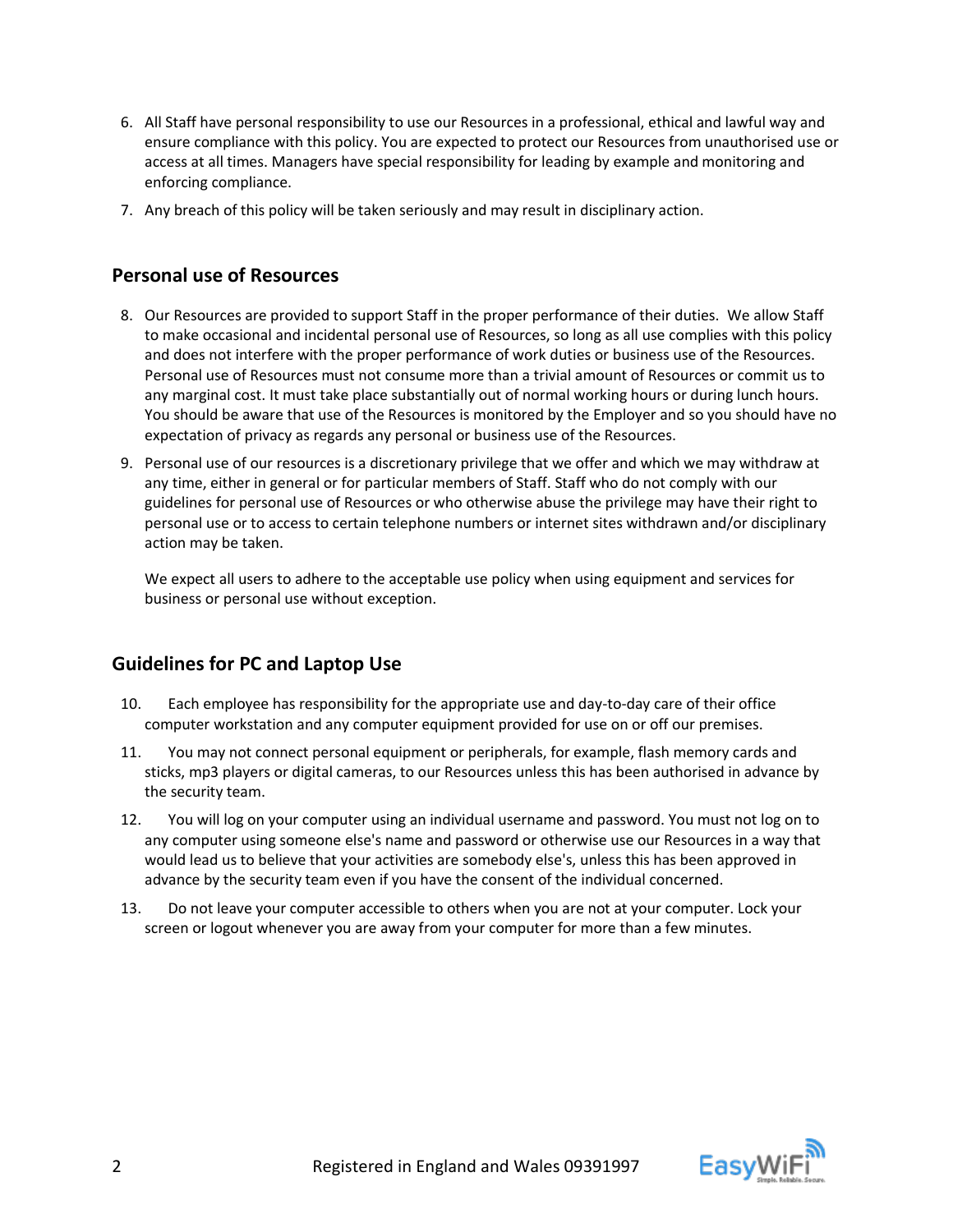# **Using Resources outside work (Remote Access Policy)**

- 14. If you are given authorisation to use any Resources away from our premises, including at home, (Remote Resources) then you must take appropriate care of the any equipment provided to use, ensure it is well-maintained and used in accordance with our rules, including this policy and with specific instructions given to you by the security team. We may inspect Remote Resources without prior notice and, if asked, you must immediately return any equipment to us for inspection or maintenance.
- 15. Remote Resources provided to you are your responsibility. You must take reasonable steps to ensure the security of any equipment provided to you for use outside the workplace. If you are transporting equipment by car, it should be locked and left out of sight when the vehicle is unattended (e.g. in the boot of a car).
- 16. We provide equipment and other Resources for use outside the workplace in our absolute discretion and may withdraw this entitlement at any time. You must immediately return any Resources to us if we ask you to and, in any case, when your employment ends. When accessing resources remotely this should only be done using the approved VPN service, credentials and software provided by EASY WI-FI LIMITED and all activities in accordance with our data protection and data security policy.

## **Email guidelines**

- 17. Email is an efficient and cost-effective means of communication and we encourage its appropriate use for business related purposes. However, inappropriate or negligent use of email carries significant risks.
- 18. Your communications by email, like all other modes of communication, must not breach our disciplinary or workplace rules or any other policy and procedure and must not cause us to be in breach of obligations we owe to others. See the Misuse of Resources section of this policy, below, for further information.
- 19. Confidentiality is a particular concern when using email. You must be careful in addressing messages to make sure that communications are not inadvertently sent to unintended recipients. In addition, although we take steps to protect data security, you should be aware that the confidentiality of data (including email messages) sent via the internet cannot be assured. You should only send price sensitive or commercially sensitive information belonging to or relating to us with the prior authority of the security team unless the emails and any attachments are password protected or encrypted in line with our guidelines
- 20. Delivery of email cannot be guaranteed. If your email is urgent or important, check that it has arrived safely with the intended recipient.
- 21. In general, you should not:
	- a. distribute chain mail, junk mail, jokes or gossip, trivial or unnecessary messages; or.
	- b. agree to terms, enter into contractual commitments or make representations by email unless you are authorised to do so.
- 22. If you are sent an email in error you should delete it and notify the sender. You should disclose or use any confidential information it contains.
- 23. Bear in mind that viruses may lurk in attachments or links sent by email. While we take measure to protect against viruses, do not open emails or attachments or click on links unless they are from a source that you know and trust. If you see any virus alert or notification on your computer, contact the security team immediately.

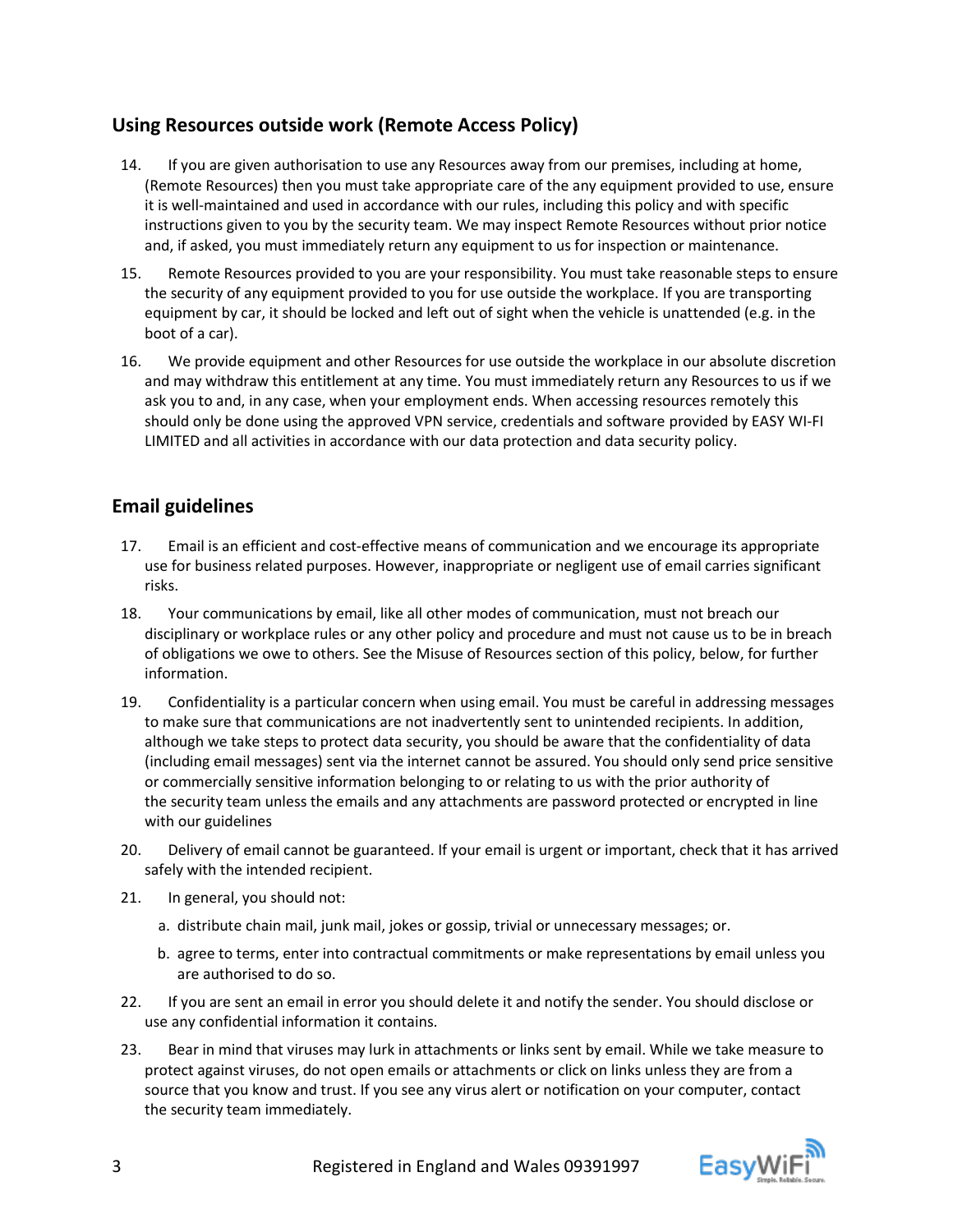- 24. In using email, you should observe the standards for communication that we expect for other forms of writing, including as to style, content and choice of language.
- 25. Always consider whether there is a more suitable method of communication, for example, where there is a need to preserve confidentiality or in the case of sensitive issues which should be communicated face to face.
- 26. Do not use your work email address to register or sign up for online services or otherwise to communicate with any provider of goods or services, since this is likely to increase the amount of spam email that we receive as a business.
- 27. You must comply with any guidelines that we issue concerning filing, archiving and deletion of emails.
- 28. If you are out of the office on a working day you must create an automated "out of office" message to alert correspondents to your absence and the arrangements for dealing with any urgent queries.
- 29. All emails sent using our Resources must include the following disclaimer text: This email and any files transmitted with it are confidential and intended solely for the use of the individual or entity to whom they are addressed. If you have received this email in error, please notify the system manager. This message contains confidential information and is intended only for the individual named. If you are not the named addressee you should not disseminate, distribute or copy this e-mail. Please notify the sender immediately by e-mail if you have received this e-mail by mistake and delete this e-mail from your system. If you are not the intended recipient you are notified that disclosing, copying, distributing or taking any action in reliance on the contents of this information is strictly prohibited. .

# **Guidelines for Internet Use**

- 30. When using the internet, remember that each website that you visit has the ability to detect information about you, including our identity as an organization and, potentially, your identity and who you are, and whom you represent. The information that you input on a website may be accessed by third parties, anywhere in the world. Accordingly, judgement and discretion should be used in determining the websites that you choose to access and your activities on that site.
- 31. You must read and comply with the terms and conditions of any website that you access using our Resources.
- 32. Please refer to our acceptable use policy for full details about internet and resource access.

#### **Guidelines for Software Use**

- 33. Most of the software and applications we use are licensed from third parties and our use is subject to terms and conditions. You must always comply with the terms of any software license we hold. You must not copy, download or install any software or application except with the prior approval of the security team.
- 34. If any computer, phone, Blackberry or other hardware we have provided to you prompts you to update or renew any software or application licensed to us, then you must do so promptly, unless we have told you not to.
- 35. Only software or applications provided or authorised by the security team may be installed on our Resources including but not limited to on your desk computer or laptop and any Remote Resources. You may not install other computer games, internet files, software, applications or other programs on our Resources.

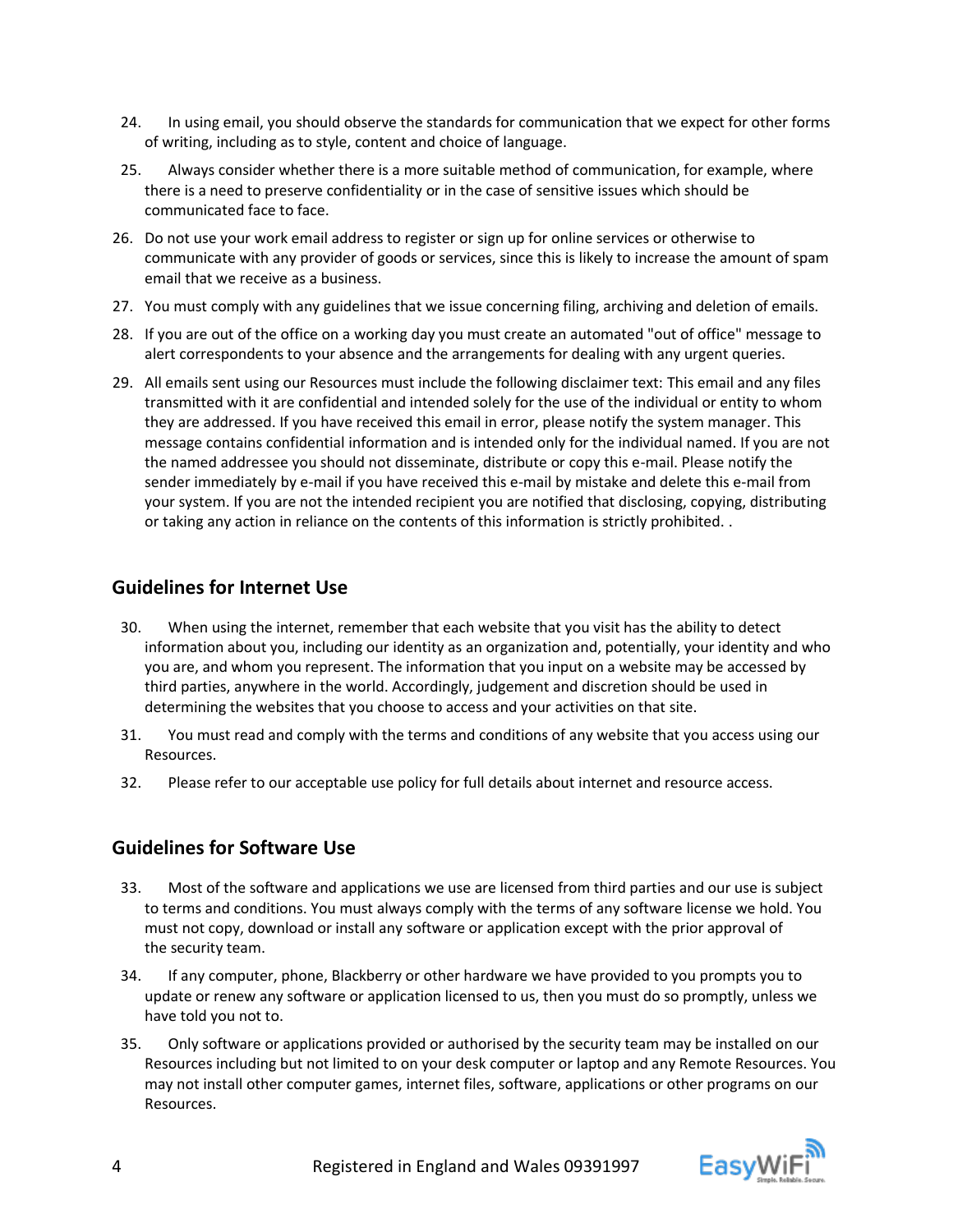## **Monitoring of use of our Resources**

- 36. We may monitor and intercept your use of our Resources, including your internet use and communications sent to you or received by you, by phone, email (including associated files or attachments), fax or any other means, involving our Resources for a number of relevant business reasons, including but not limited to:
	- a. ensuring compliance with the terms of this policy;
	- b. training and monitoring standards of service;
	- c. ensuring compliance with regulatory practices or procedures imposed or recommended by any regulatory body relevant to our business;
	- d. ascertaining whether internal or external communications are relevant to our business;
	- e. preventing, investigating or detecting unauthorised use of our IT systems or criminal activities;
	- f. maintaining the effective operation of our Resources in particular, all emails received by the Employer are automatically scanned for viruses;
	- g. establishing the existence of facts.
- 37. Where it becomes apparent in the course of monitoring emails or other communications that a particular message is obviously private, we will take reasonable steps to respect your privacy in respect of that message. However, it may not be possible to determine whether that communication is personal or business-related until it is already open and read. You should therefore not have any expectation of privacy as to your use of our Resources, including communications sent to you or received by you, by phone, email (including associated files or attachments), fax or any other. If you wish to maintain the privacy of your communications, you should not use our Resources for personal use.
- 38. Certain authorised employees involved in administering our Resources may necessarily have access to the contents of email messages in the course of their duties. Any knowledge thus obtained should not be communicated to others, unless necessary for legitimate business reasons.
- 39. We may also take any action in administering email or other communications that is reasonably necessary to preserve the integrity or functionality of our Resources including as part of a firewall or spam or virus protection arrangements. This could include the deletion or non-transmission of any emails or communications (including any personal communications).

# **Data Protection**

- 40. Monitoring of our Resources use will be conducted in accordance with an impact assessment that we've carried out to ensure that monitoring is necessary and proportionate. Monitoring our Resources is in our legitimate interests and ensures this policy is being complied with. For the purposes of the law on data protection, the Employer is a data controller of the personal information in connection with your employment. This means that we determine the purposes for which, and the manner in which, your personal information is processed. The person responsible for data protection compliance is our Data Protection Officer.
- 41. Monitoring will normally be carried out by our Security team.

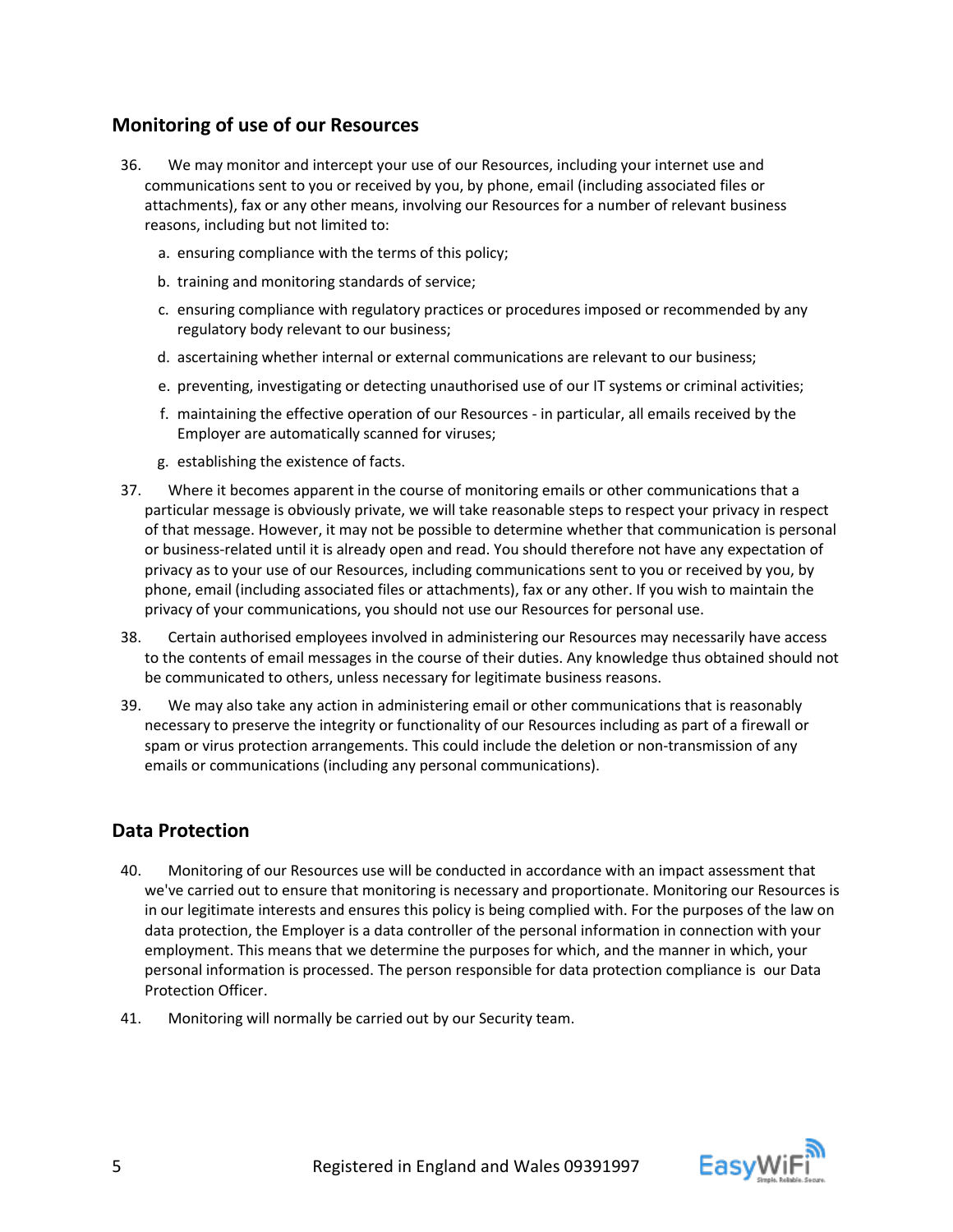- 42. Information obtained through monitoring may be shared internally, including with members of the HR team, your line manager, managers in the business area in which you work and IT staff, if access to the information is necessary for performance of their roles. Information is only shared internally if we have reasonable grounds to believe that there has been a breach of this policy. We will not share information gathered from monitoring with third parties, unless we have a duty to report matters to a regulatory authority or law enforcement agency. Personal information gathered through monitoring will not be transferred outside of the European Economic Area (EEA).
- 43. You have a number of rights in relation to your personal information, including the right to make a subject access request and the right to have your information rectified or erased in some circumstances. You can find out more about these rights and how to access them in our Data protection policy, which you can find here: https://easy-wifi.co.uk/legal-and-policy-reference/. If you believe that we have not complied with your data protection rights, you can complain to the Information Commissioner.

## **Password policy**

- 44. Appropriate passwords are vital to maintaining the security of our Resources.
- 45. In general, to access certain Resources such as computers, mobile phones or other devices or certain information sources or accounts, it will be necessary to enter a password or personal identification code. Passwords should be kept private and are the direct responsibility of the person to whom the account or device is allocated. Where access to any device or equipment that we provide to you can be secured by a password or code, you must use that facility.

# **Password standards**

- 46. Passwords used on our Resources should adhere to the following standards, where permitted by the device or account in question:
	- a. they must contain at least 8 characters in total and at least one of each of the following:
		- i. uppercase character
		- ii. lowercase character
		- iii. numeric character
	- b. they should not be a dictionary word in any language, slang, dialect, jargon, etc.
	- c. they should not be based on readily available information about you like your date of birth, spouse's or child's name, telephone numbers or address.
	- d. they should not be the same as or contain your name or username.
	- e. you must not use the same password on our Resources as you do for your personal accounts or devices.
	- f. they must differ materially from previous passwords.

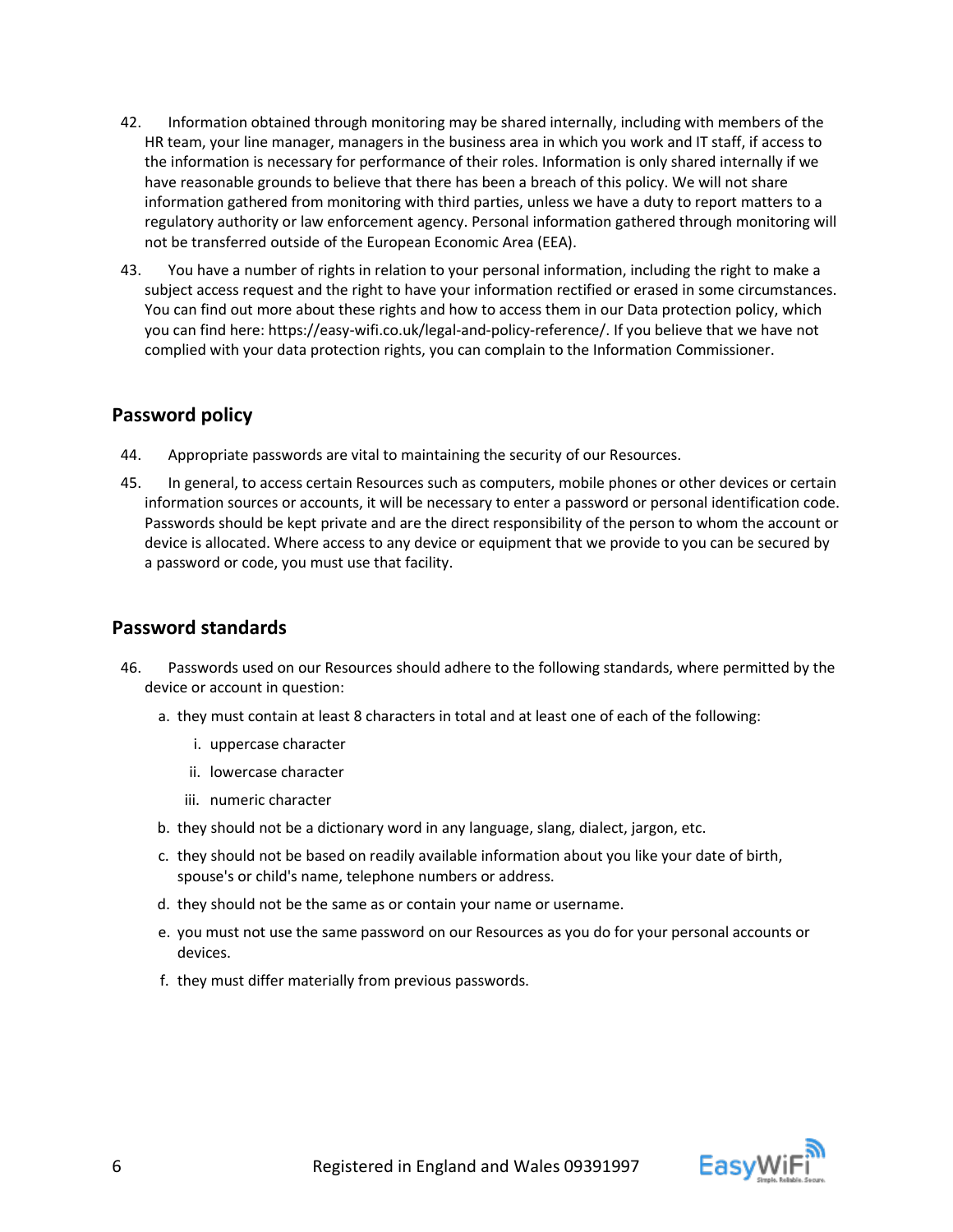## **Password security**

- 47. You are personally responsible for maintaining the security of your passwords used on our Resources. You must not disclose your password to anyone else, inside or outside the Employer, except as directed by the security team. You may not keep a written record of your passwords anywhere on our premises or any device unless it has been encrypted.
- 48. You must not attempt to access any restricted area of our Resources or to guess or determine the password of any other user.
- 49. You must change your main computer log in password when prompted to do so either automatically or by contacting the security team.
- 50. If you become aware or suspect that your password has become known to another person then you must immediately change it and notify the security team of the situation.
- 51. On termination of your employment, however arising, or if requested to do so by the security team, you must provide details of all passwords used on our Resources to the security team.

#### **Misuse of Resources**

- 52. The same principles apply to your use of Resources for communication including through email, telephone and the internet as apply to any means of communication and you must not use these for any purpose or in any way which could be subject to disciplinary or legal action in any other context. In particular, you must not use our Resources in any way that:
	- a. breaches obligations of confidentiality which you owe to us or to any third party or which causes us to breach duties of confidence which we owe to any third party.
	- b. breaches the rights of any other Staff member to privacy, data protection and confidentiality or which amounts to bullying or harassment;
	- c. is offensive, insulting, immoral, discriminatory, obscene, pornographic or sexually explicit;
	- d. poses a threat to our confidential information and intellectual property;
	- e. infringes the intellectual property rights of any other person or entity;
	- f. defames or disparages us or our associated companies or to any party with whom we have a business relationship, such as suppliers or customers;
	- g. breaches or causes us to breach any law or the rules or guidelines of any regulatory authority relevant to our business;
	- h. breaches data protection rules;
	- i. breaches our rules, policies or procedures for the use of our IT Systems or other equipment or resources;
	- j. is dishonest, improper, unethical or deceptive (eg pretending to be someone or attempting to access another employee's computer, computer account, email, files, or other data);
	- k. is likely to damage your reputation or our reputation;
	- l. breaches any of our other policies and procedures, including
		- i. Acceptable use Policy
	- m. wastes Resources or use them excessively or to the exclusion of others;